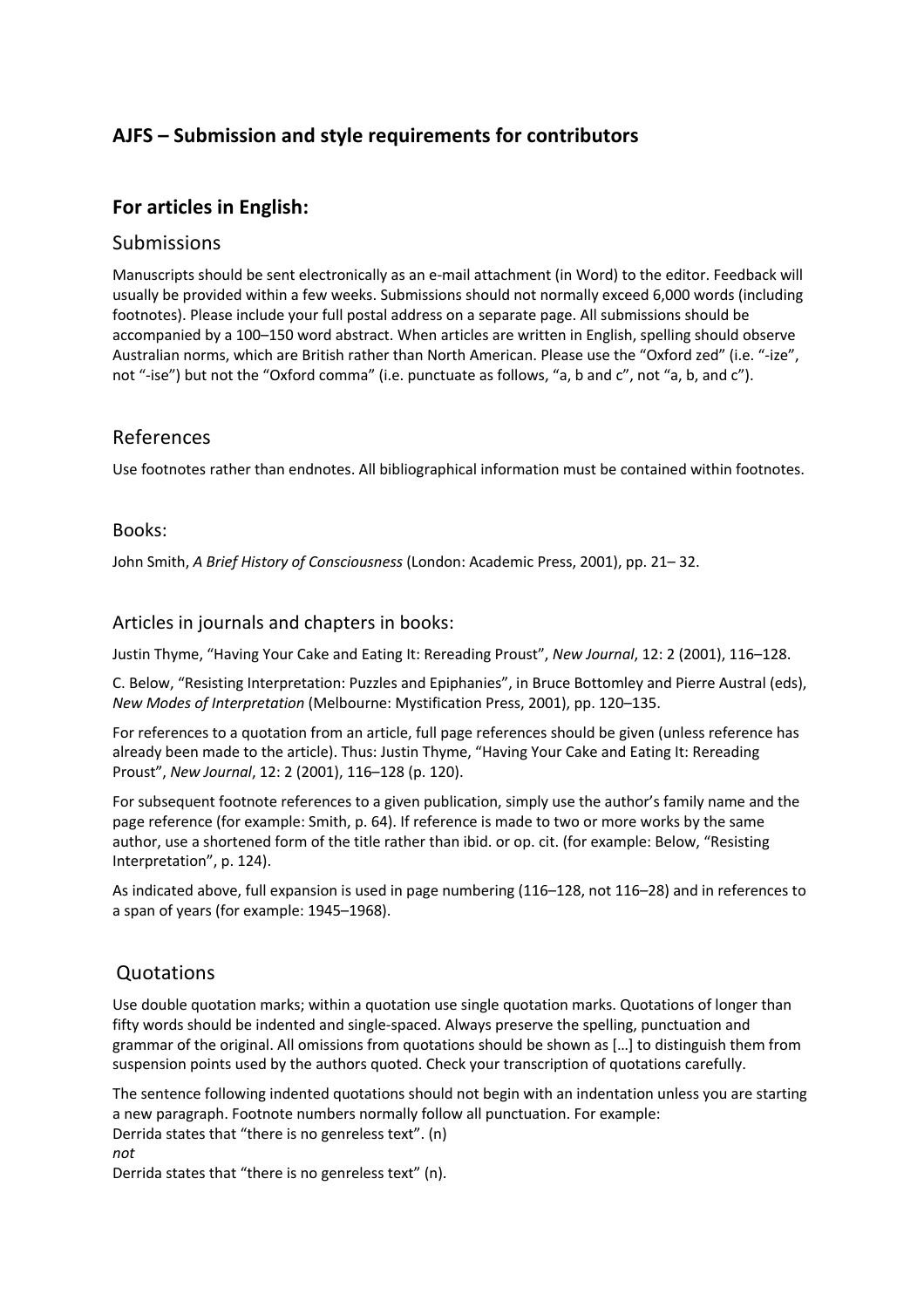If a quotation forms a complete sentence, the final full stop will precede the closing quotation marks. For example:

Derrida states: "There is no genreless text." (n)

Also note that if a quotation forms a complete sentence, the final full stop will precede the closing quotation marks unless a bracketed page reference is given after the quotation.

### Dates

Use the form 26 February 1950. Months are spelt out in full. Decades are given as: the 1960s or the sixties, not the '60s.

#### Numbers

Cardinal and ordinal numbers up to one hundred are spelt out: eighty-four, nineteenth-century literature; but: 45-year-old woman. Numbers over one hundred are given in figures (789), except with round figures (two thousand). For percentages in text use: 84 per cent.

### Abbreviations

Use a full stop after an abbreviation (ed.), but not after a contraction (eds, Mr, Mrs, Dr).

#### Subheadings

No colons in subheadings.

#### Dashes

For parenthetical clauses, use em-dashes without spaces. Between numbers, use en-dashes, not hyphens, likewise without spaces.

Images should be 300dpi at the size to be printed (but no larger than the text block dimensions: 200 x 130mm) and provided as separate files with placement instructions.

### **French titles in articles in both English and French:**

Capitalize as follows:

*La Bête humaine*

*La Belle Bête humaine*

*La Bête humaine: une étude sur l'anthropomorphisme chez Balzac* (see below for spacing with colons in articles written in French)

BUT:

*Une ténébreuse affaire*

*À la recherche du temps perdu*